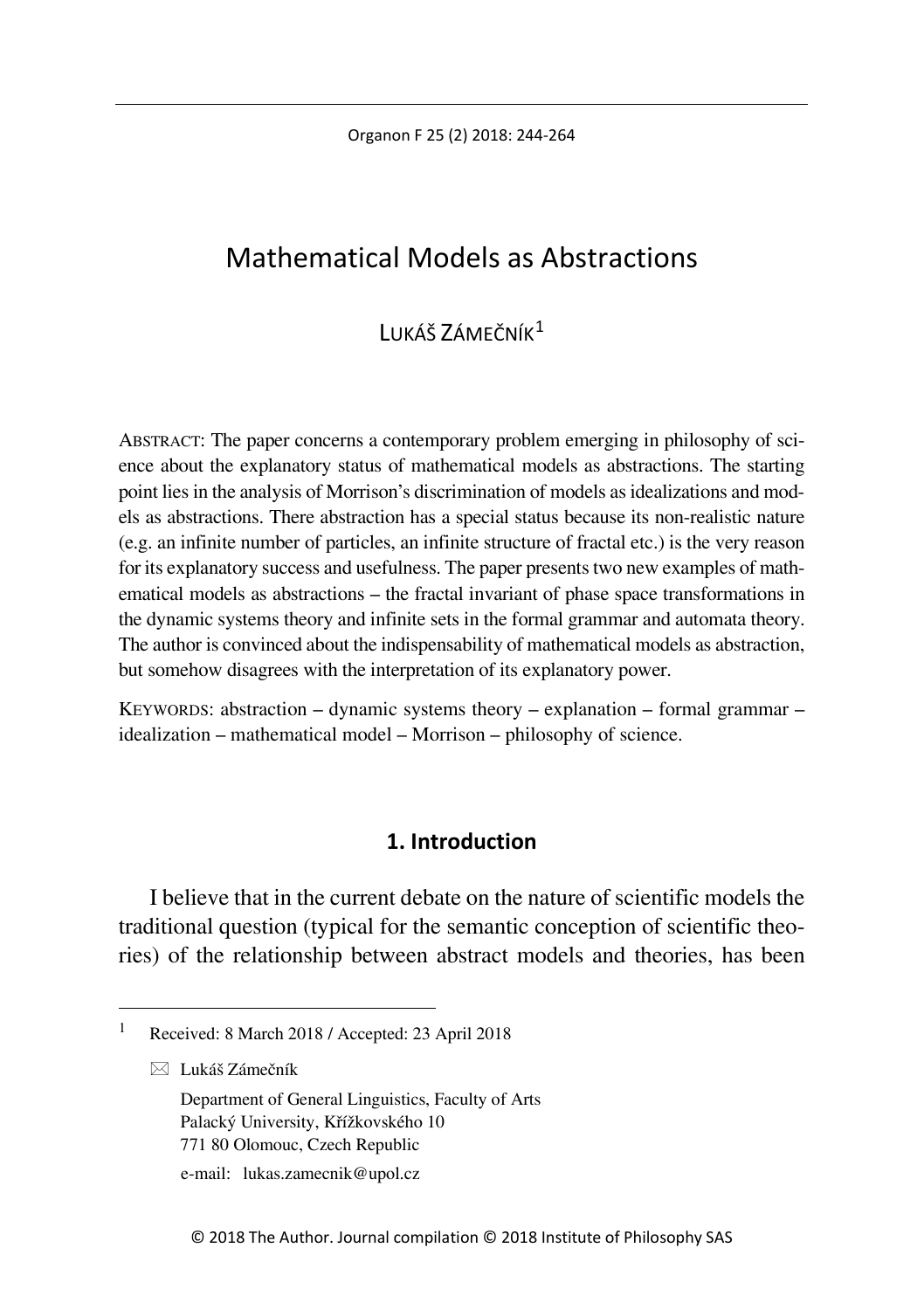somewhat neglected. The current mainstream debate on the nature of scientific theories is commonly referred to as a pragmatic view of theories. This debate was launched primarily by Nancy Cartwright (1983; 1999) and Ronald Giere (1999; 2006), and can be summarized as an approach resigning to the description of scientific theory as an abstract structure with clearly defined relations between the individual components within this structure. Theory is simply conceived as a cluster of models that are appropriate to represent certain elements of the phenomena under investigation. Currently even the very idea of scientific theory is neglected in favor of the idea of scientific modelling (see e.g. Gelfert 2016, Zach 2017).

Scientific models, e.g. causal, non-causal (and plethora of their types), in this context are fruitfully investigated in terms of building the typology of models and in terms of important contributions to topics of scientific explanation and prediction (see e.g. Weisberg 2013). Yet I think this omits an important question central in the traditional philosophy of science. This question cannot be ignored, and is eventually testified by some texts of the proponents of the pragmatic conception of theories themselves, especially by Ronald Giere. In "Scientific Perspectivism'' he modified his pragmatic conception of theories when, in addition to the introduction of data models, he conceded within the abstract models a definite place for principles (see Giere 2006, 61-62). However, Giere neglected the question of the nature of the nexus between principles and models.

The pragmatic view of theories works with models primarily as idealizations that are appropriate to represent a particular situation (for the researcher/scientist, see Giere 2006, 60, 62-63), given that they are similar to the data models investigated as "operationalized events /entities". The question of defining similarity (see Giere 2006, 63-67) as a sufficiently precise[2](#page-1-0) concept will be shelved and we will focus on the view of mathe-matical models as abstractions <sup>[3](#page-1-1)</sup>

The aim of the study is to develop the concept of mathematical model as abstraction offered by Margaret Morrison. Her approach is inspirational because it overcomes the constraints imposed by the current concept of simplifying assumptions. This allows us to avoid the pitfalls of fictionalism

<span id="page-1-0"></span><sup>&</sup>lt;sup>2</sup> Peter Smith accuses Ronald Giere of vagueness, see Smith (1998a, 253-277).

<span id="page-1-1"></span> $3$  We are aware about the debate concerning simplifying assumptions of scientific models, which are defined as abstraction and idealization, see Godfrey-Smith (2009).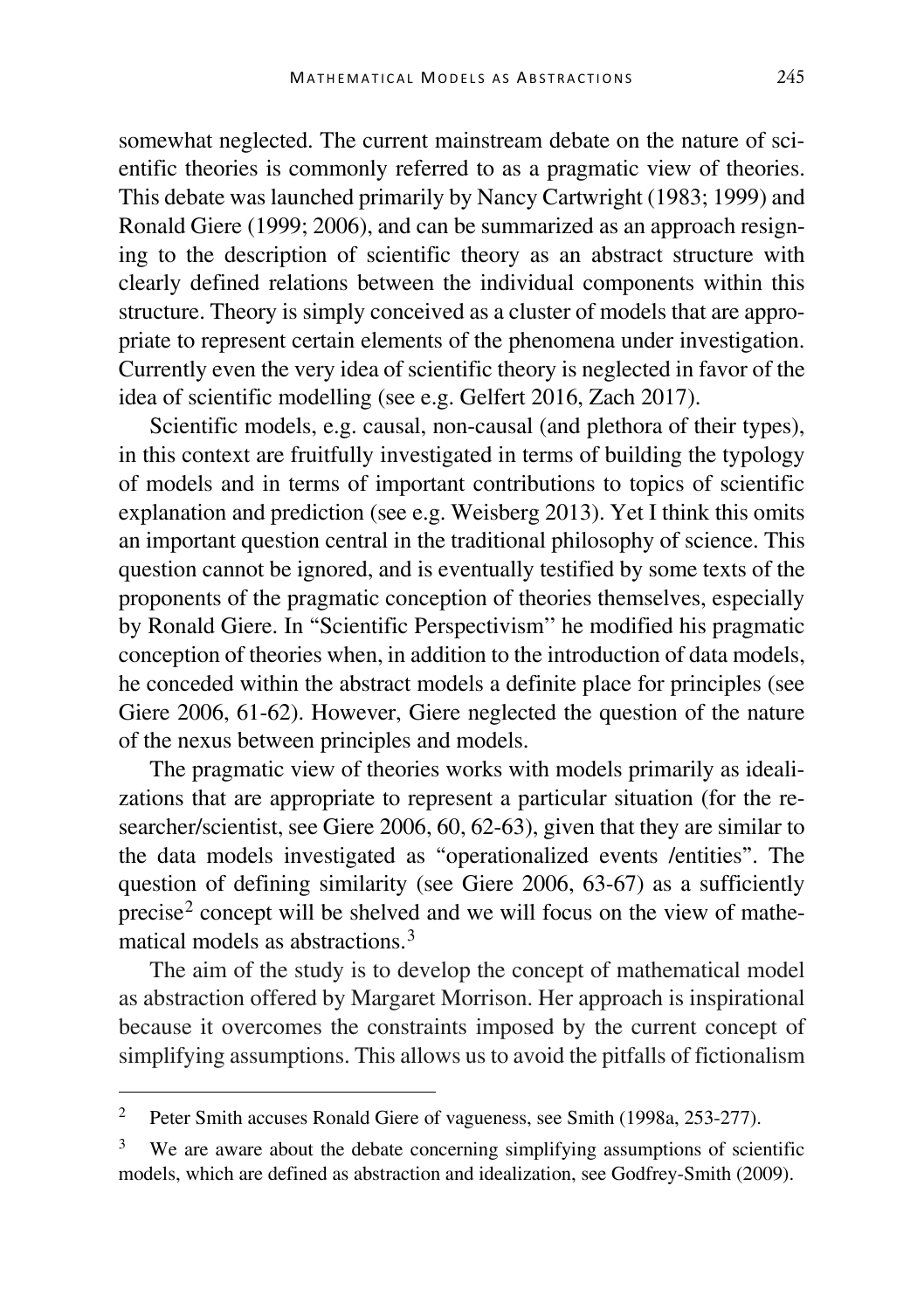and formalism (together we can call them mathematical utilitarianism), but also realism (or mathematical Platonism) in approaching mathematical models in the natural sciences (especially in physics).

However, although Morrison points at the peculiar position of mathematical models as abstractions, she does so only with the help of a relatively limited set of examples (linked to the renormalization group). In addition, she faces the problem of combining of unrealistic properties of explanatory models with an explanatory theory. This second problem is more serious because it can lead to a leap (rejected by Morrison) to the explanatory power of mathematics itself in relation to a natural science.

The first problem will be removed by presenting other two examples in which abstraction plays a crucial role. The first example is from the dynamic systems theory, the other example comes from linguistics, particularly from the field of formal grammars. The definition of the concept of abstraction by Morrison and the introduction of two new examples will be elaborated in the second and third sections of the study.

The fourth section will focus on the second issue of Morrison's approach. We will outline how to prevent the mentioned danger, through a close alignment of mathematical models as abstractions with their theoretical principles (which is also present in two new examples). The rehabilitation of the concept of the theoretical principle leads to the fulfillment of the explanatory potency of a scientific model (in our case: of abstraction).

### **2. Mathematical models as idealizations and abstractions**

Morrison inclines towards pragmatic and pluralistic view of theories based on scientific models; she says that models act as autonomous mediators between theory and applications, or between theory and the world (see Morrison 2015, 20). However, in contrast to pragmatic-oriented variants of classical model-based views of theories (MOT) she fundamentally modifies the meaning of specifically mathematical models in this mediation by distinguishing their role according to whether they are abstractions or idealizations.[4](#page-2-0)

<span id="page-2-0"></span><sup>&</sup>lt;sup>4</sup> We have to notice that the way of using the term abstraction and idealization is slightly different from usage in context of simplifying assumptions.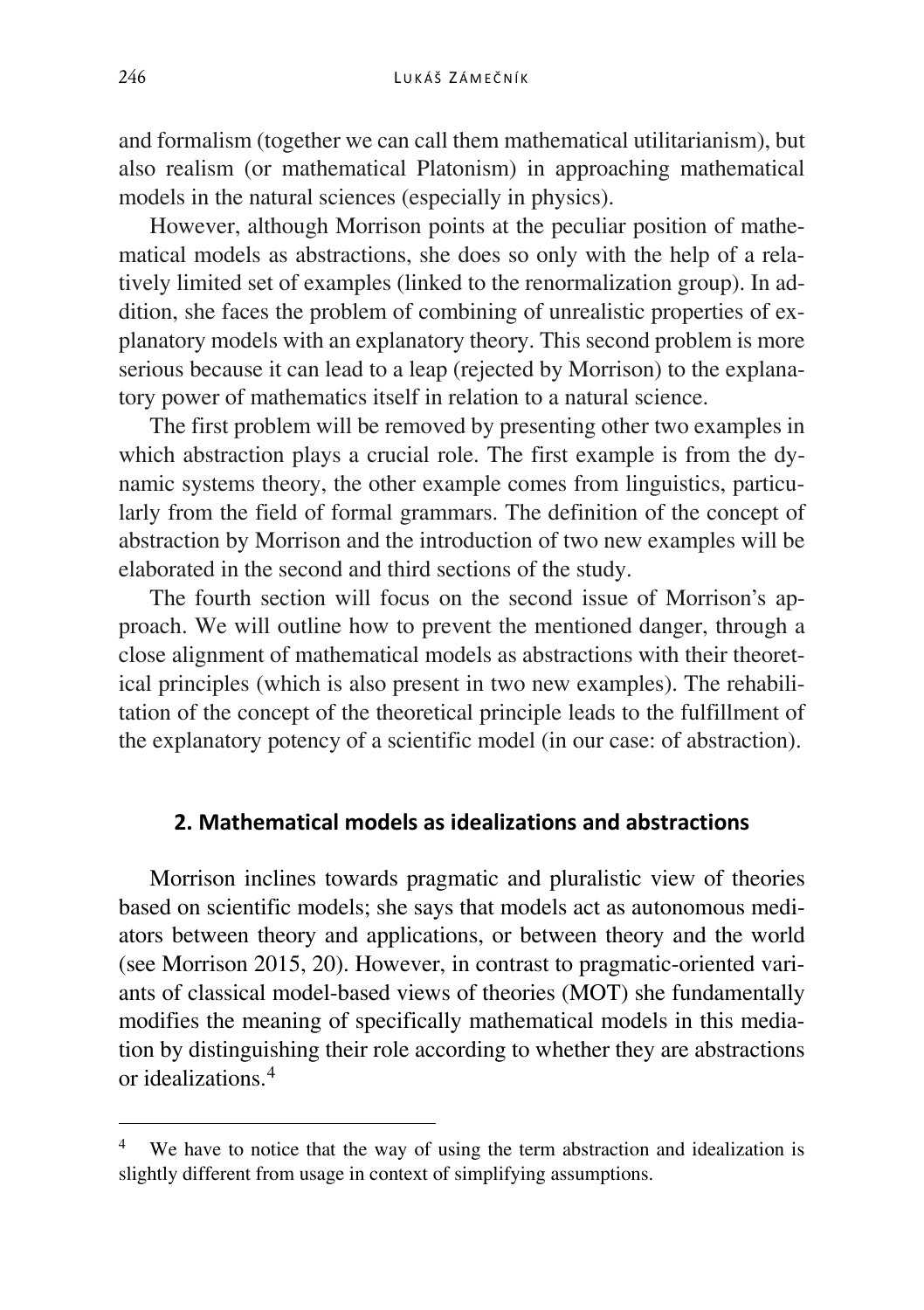#### Morrison states:

(…) abstraction is a process whereby we describe phenomena in ways that cannot possibly be realized in the physical world  $(...)$ ; the mathematics associated with the description is necessary for modelling the system in a specific way. Idealization on the other hand typically involves a process of approximation whereby the system can become less idealized by adding correction factors (…) idealization is used primarily to ease calculation. (Morrison 2015, 20)

The last sentence reminds us of the classic MOT, which is characteristic of Ronald Giere where models are actually viewed as useful tools used to represent aspects of the world:

What is special about models is that they are designed so that elements of the model can be identified with features of the world. This is what makes it possible to use models to represent aspects of the world. (Giere 2004, 747)

Morrison adds:

In their original state both abstraction and idealization make reference to phenomena that are not physically real; however, because the latter leaves room for corrections via approximations, it can bear a closer relation to a concrete physical entity. (Morrison 2015, 20-21)

For this reason, models like idealization are favoured by most MOT supporters. Morrison, however, shows us that this view of the model and of its role in scientific theories are both extremely simplified. Morrison focuses on those cases of applying mathematical abstractions in models where these abstractions are not accessible to approximation techniques (see Morrison 2015, 21). Because, according to Morrison, these abstractions are necessary to depict and understand the behavior of physical systems, of which she says: "(…) the inability of standard accounts to capture the way mathematical abstraction functions in explanations" (Morrison 2015, 21).

Morrison comprehensively investigates the role of such abstractions, both in terms of their ability to provide general features of physical systems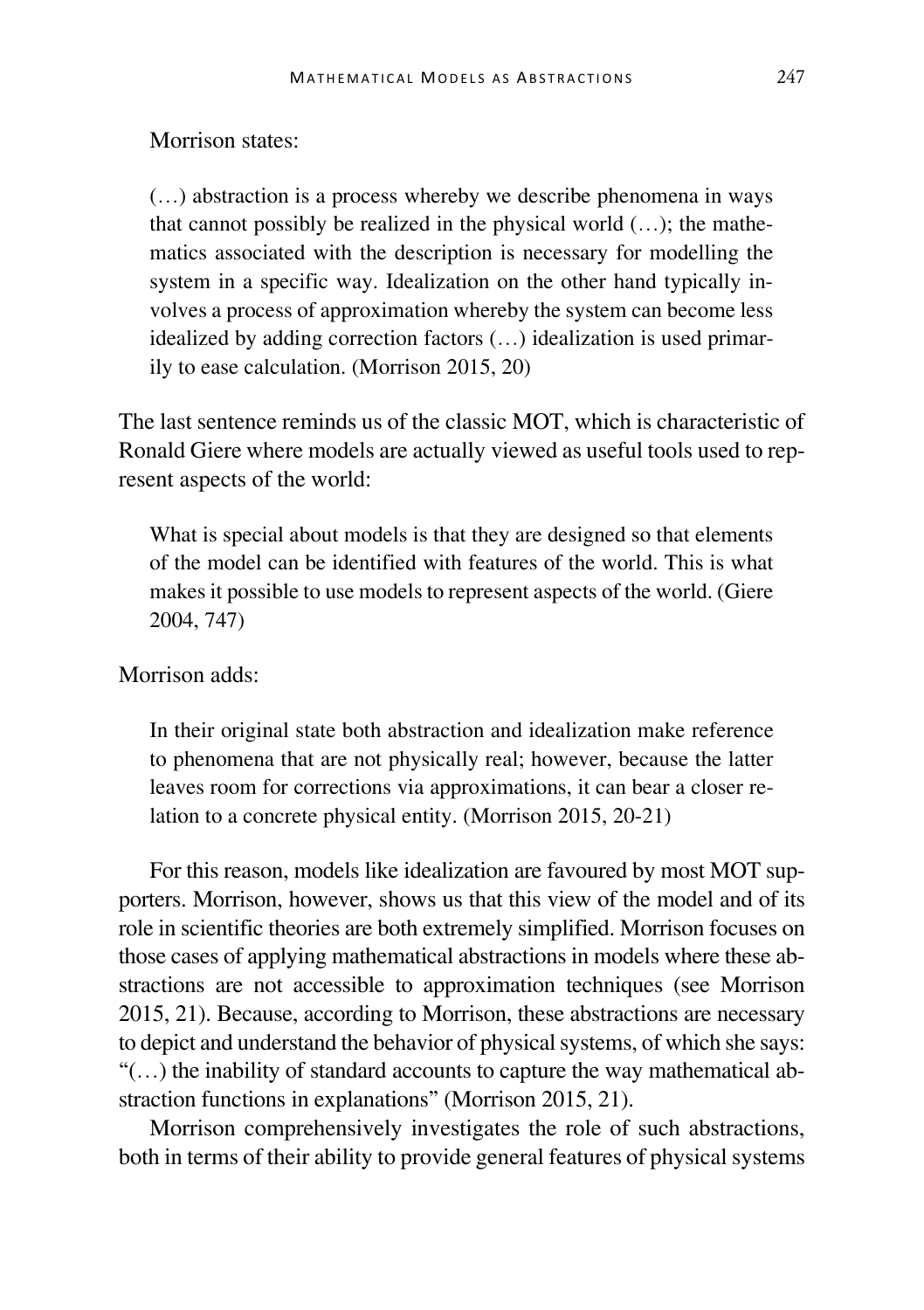(see Morrison 2015, 25-26), and, for her more importantly, in terms of their ability to provide: "(…) detailed knowledge required to answer causal questions" (Morrison 2015, 26).

The chief example chosen by Morrison is the dynamics of phase transitions:

The occurrence of phase transitions requires a mathematical technique known as taking the "thermodynamic limit"  $N \rightarrow \infty$  (...), we need to assume that a system contains an infinite number of particles in order to explain, understand, and make predictions about behaviour of real, finite system. (Morrison 2015, 27)

Morrison points out that this is not a kind of simplistic calculation but:

(…) the assumption that system is infinite is necessary for the symmetry breaking associated with phase transitions to occur. (…) we have a description of a physically unrealisable situation (an infinite system) that is required to explain a physically realisable phenomenon (the occurrence of phase transitions in finite systems). (Morrison 2015, 28)

I believe that Morrison's fundamental insight into the exclusivity and indispensability of mathematical abstractions as a means of theoretical representation (see Morrison 2015, 29) is marred through excessive affinity of most of the cited examples to "emergent phenomena" (see Batterman et al. 2013). These are also closely related to phase transitions in connection with dynamic systems theory (hereafter DST, see section below). Moreover, when Morrison talks about the use of mathematical abstractions in biology, they occur in areas that are linked to DST (population dynamics). Taking into account other major Morrison texts, this becomes even more clear, because all the examples mentioned fall within the scope of scientific unification through universality (see Morrison 2013, 381-415).[5](#page-4-0)

<span id="page-4-0"></span> <sup>5</sup> Morrison even distinguishes three variants of unification of theories: through reduction, synthesis and on the base of universality.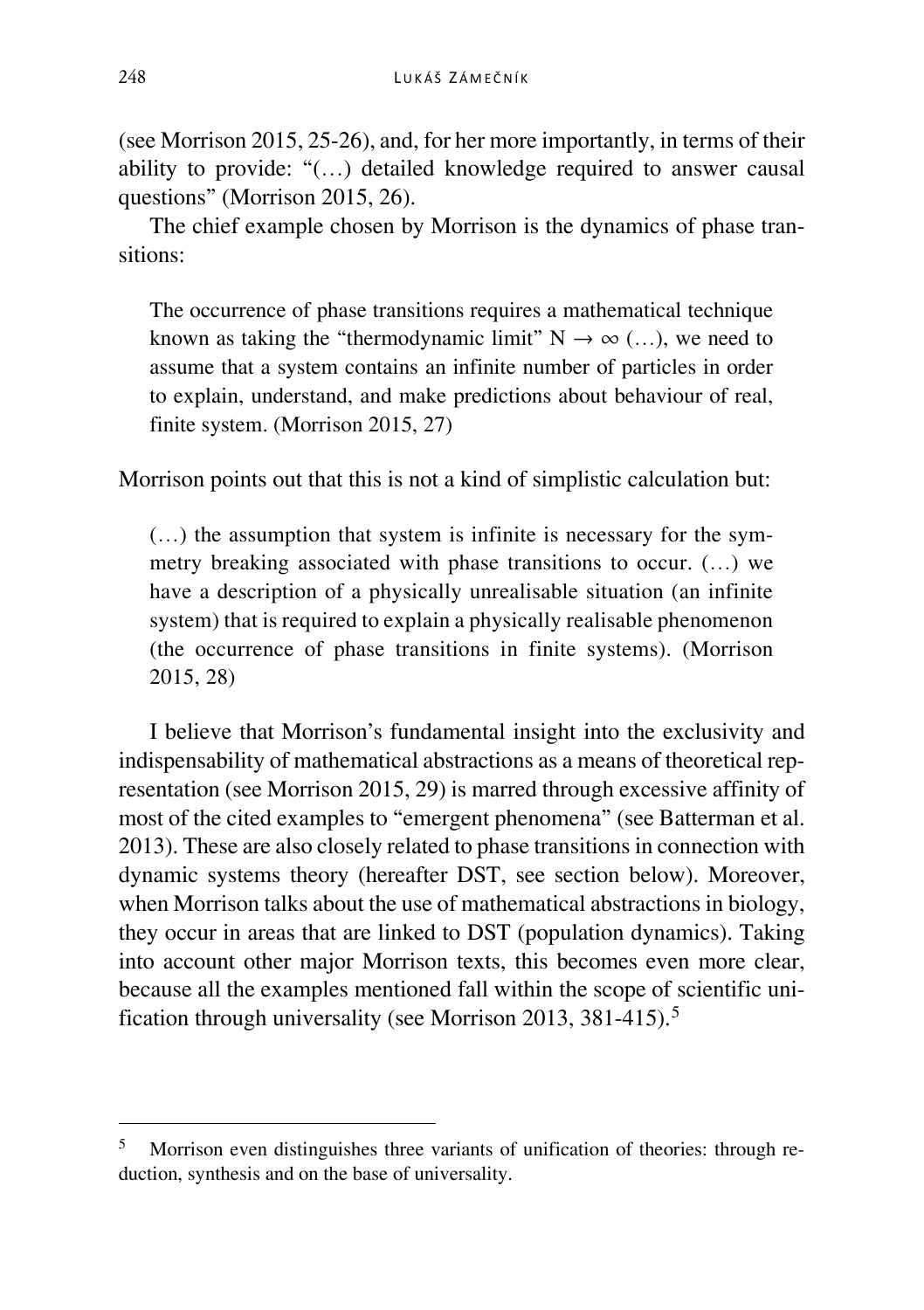The specificity of mathematical abstractions that even provide infor-mation<sup>[6](#page-5-0)</sup> on the physical (or biological) system under investigation (see Morrison 2015, 55) is demonstrated through the example of a renormalization group (RG), which is used for the mathematical modelling of the dynamic system at critical points in phase transitions (see Morrison 2015, 57- 67). These descriptions lead Morrison to DST and to the concept of universality:

Diverse systems (…) with the same critical exponents exhibit the same critical behaviour as they approach critical point. In the sense they can be shown via RG to share the same dynamic behaviour and hence be-long to the same universality class. (Morrison 2015, [7](#page-5-1)0-71)<sup>7</sup>

Morrison talks about the ontological independence of the macro level of description at the micro level of description (see Morrison 2015, 74) and conveys the need to formulate a new concept of scientific explanation:

Instead of deriving exact single solutions for a particular model, the emphasis is on the geometrical and topological structure of ensembles of solutions. Further explication of these aspects of RG methods allows us to appreciate the generic structural approach to explanation that RG provides. (Morrison 2015, 76) $8$ 

As evidenced by the citations, the whole discussion about the abstractions at Morrison concentrates on DST. In the first part of the next section,

<span id="page-5-0"></span> $6$  This is a rather vague part of Morrison's argumentation, where on the one hand it cannot be said that mathematics can provide an explanation of physical facts, but on the other hand it cannot be claimed that information about the physical system is included entirely in the physical hypothesis (and in specific conditions). Thus, mathematics acquires a specific status not only as a means for explaining but also as a co-constituent of information on the system under examination (see Morrison 2015, 55).

<span id="page-5-1"></span><sup>7</sup> Morrison also recalls the importance of power laws to describe regulatory parameters. She recalls a number of variants of these laws across disciplines (see Morrison 2015, 70). We should recall that they are also important in the context of quantitative linguistics (see Köhler et al. 2005).

<span id="page-5-2"></span><sup>8</sup> Significant similarity to Kellert's concept of qualitative prediction and description of geometric mechanisms (see Kellert 1993, 97-105).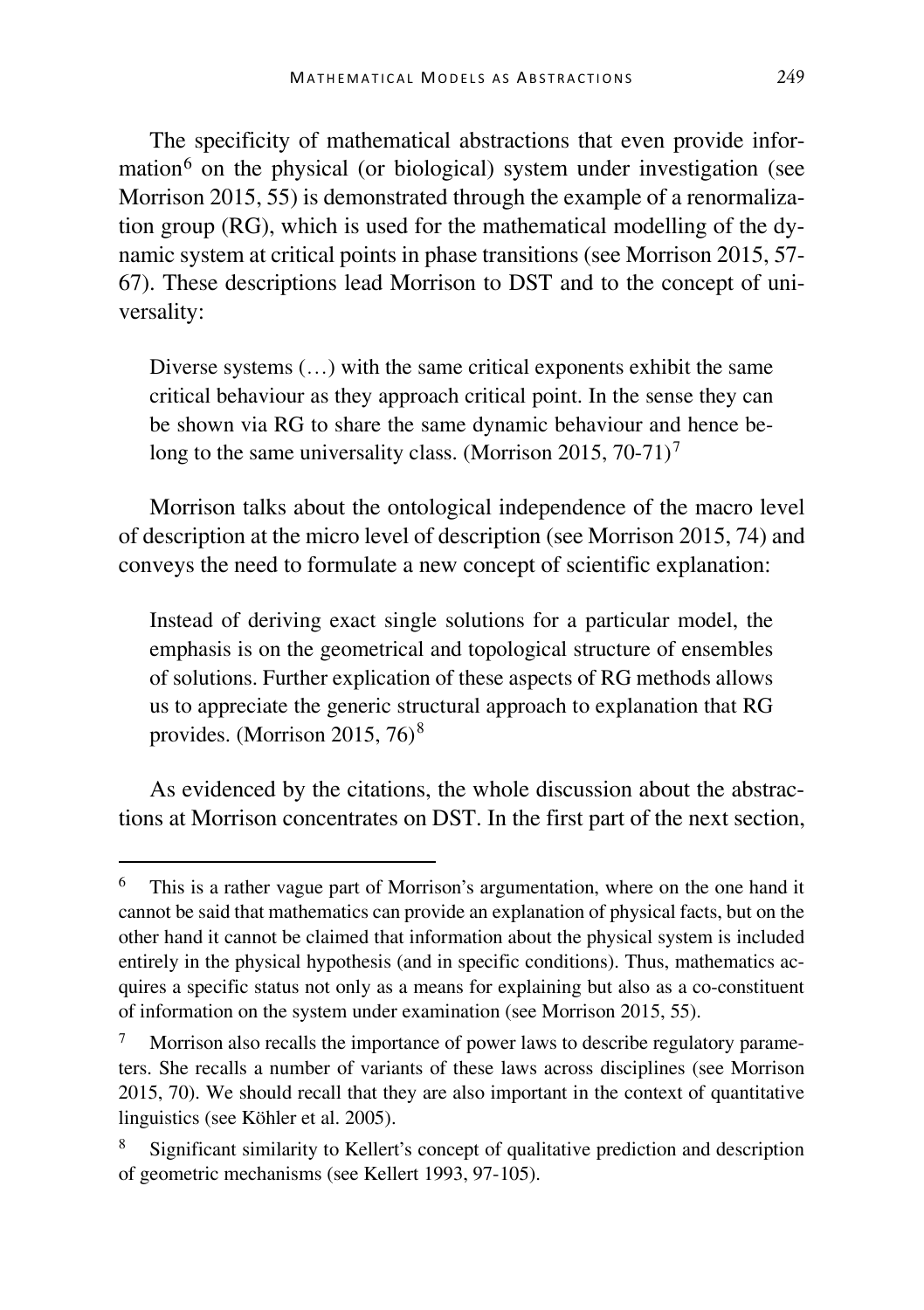abstraction defense will be used directly in the DST context on the level of application of fractal geometry. This shows the issues of phase transitions, critical points and the use of RG in another perspective, following the discussion by Stephen Kellert and Peter Smith.

To demonstrate that the importance of mathematical abstractions for understanding (or even for explanation) within scientific theories is not only tied to DST, we also provide a second part of the third section exploring the abstractions beyond DST and physics. We will focus on the importance of the mathematical model of an infinite set for automata theory and formal grammar.

## **3. In support of abstractions**

#### *3.1. Fractal geometry in dynamic systems theory*

Dynamic Systems Theory (DST) is one of the central scientific concepts on which a large part of today's scientific applications, and new theoretical approaches rests. The debates of philosophers of science on the DST culminated in the 1990's and was predominantly formulated by Stephen Kellert (1993) and Peter Smith (1998). This theory, especially under the popularised name chaos theory, was in the focus of the philosophers of science for reasons connected with a pronounced relativisation of methodological criteria in the natural sciences. Foremost was the discussion about the revision of some important philosophical-scientific concepts – especially scientific law[9](#page-6-0) in the context of the views of scientific theories and predictions within scientific explanations.[10](#page-6-1)

The degree of change effected by DST, judging representatively on the basis of Kellert's and Smith's texts, is not too extensive and is well documented. Unfortunately, Smith's interesting idea of the importance of fractal geometry for the explanations of dynamic behaviour of the system, which is in a chaotic mode, has been largely unnoticed. We cannot reasonably

<span id="page-6-0"></span><sup>&</sup>lt;sup>9</sup> Here we draw attention to Kellert's inspiration by Giere's studies of the 1980s.

<span id="page-6-1"></span> $10$  Today, the main debate is concerned with the issue of phase transitions and the associated universality of the description of phase transitions across various scientific ontologies. This also often involves the concept of emergence (see e.g. Batterman ed. 2013).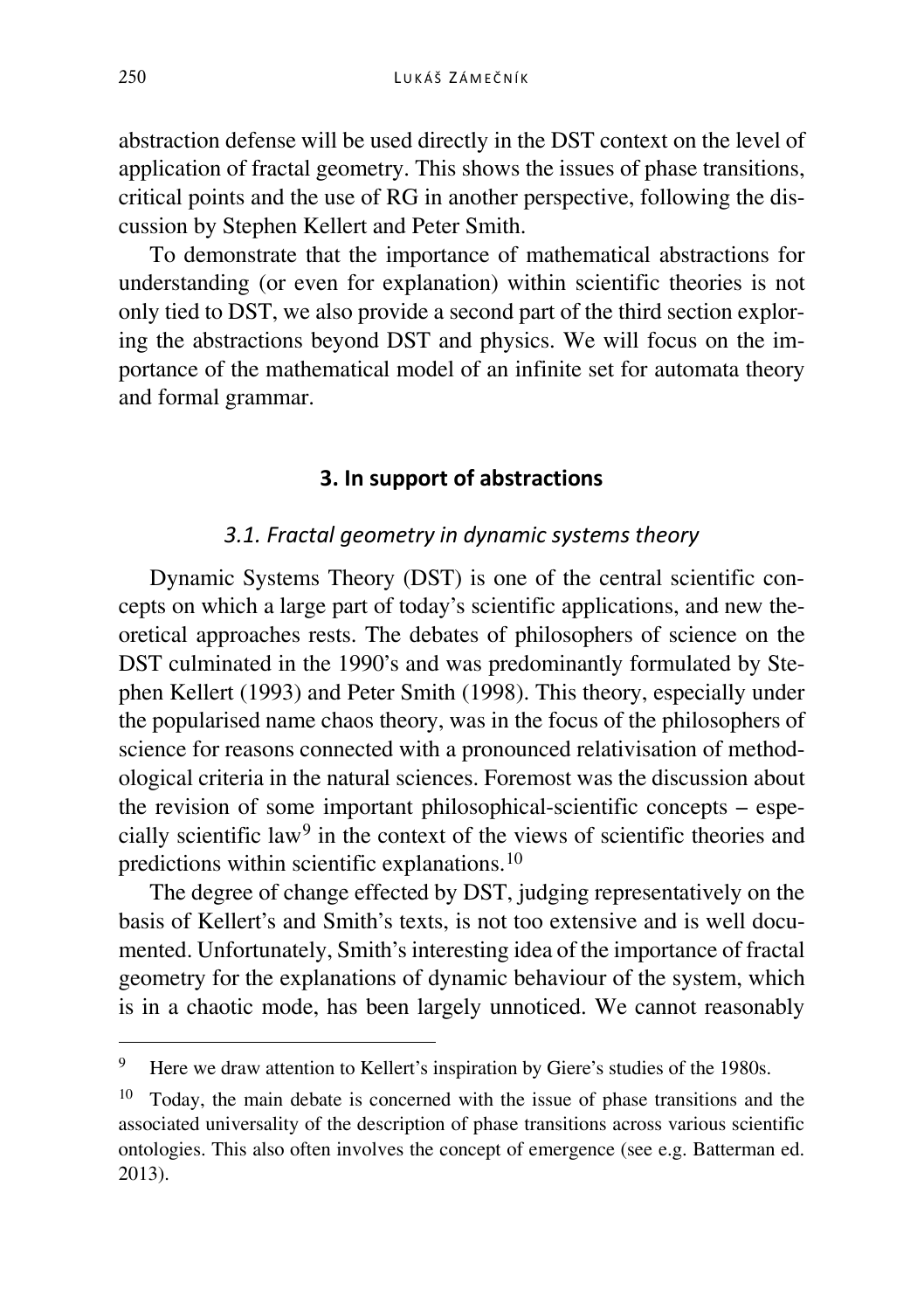expound fractal geometry and its application to DST (see Peitgen et al. 2004). However, two aspects of this mathematical entity are essential for our purpose; the first is the infinity of the fractal structure and differentiating fractals from prefractals.

In the DST the concept of infinity was crucial. Its importance is appropriately summarized in the redefinition of Laplace's demon postulation. In order to allow unlimited predictions of the evolution of the dynamic system over time, in some cases (for certain control parameters) we need to know accurately all initial conditions of the dynamic system.[11](#page-7-0) In short, Laplace's proverbial demon must indeed possess an infinite memory and omniscience.

This interpretation of the predictive constraint in DST is reflected in Kellert's concept of the transcendental impossibility of certain types of predictions (see Kellert 1993, 32-42). We refer to it here because we think it contrasts with the correct use of the mathematical model as an abstraction in the case of Smith. In the case of Kellert, an abstraction of infinite precision is used because the theory can demonstrate that for an arbitrary little inaccuracy of knowledge of the initial conditions, we always find (in the case of chaotic dynamics) the situation in which the error rate reaches the magnitude of the measured quantity. In other words we lose the ability (quantitative) to predict development of the system (sensitive dependence on initial conditions).

I believe that the abstraction of Laplace's demon with the infinite memory is inadequate, because the need to know all the details of a dynamic system is dispensable. From the empirical point of view, it makes no sense to think that the degree of inaccuracy is infinitely small, but it will be reflected in the final instance. The use of the infinity model is therefore in this case only idealization.

Similarly, when we use fractal geometry in many cases, it is enough to build on the knowledge of the most suitable prefractal without needing to work with the infinitely fine structure of the fractal. Analogous to Morrison's examples, the mathematical object of the fractal is used as an ideal object for only a certain aspect of creating a hypothesis (in relation to representation of the data model), to a certain level of accuracy (the number of iterations performed). Analogously, for example, because we know that

<span id="page-7-0"></span> <sup>11</sup> Prigogine discusses this in ''Order out of Chaos'' (1984).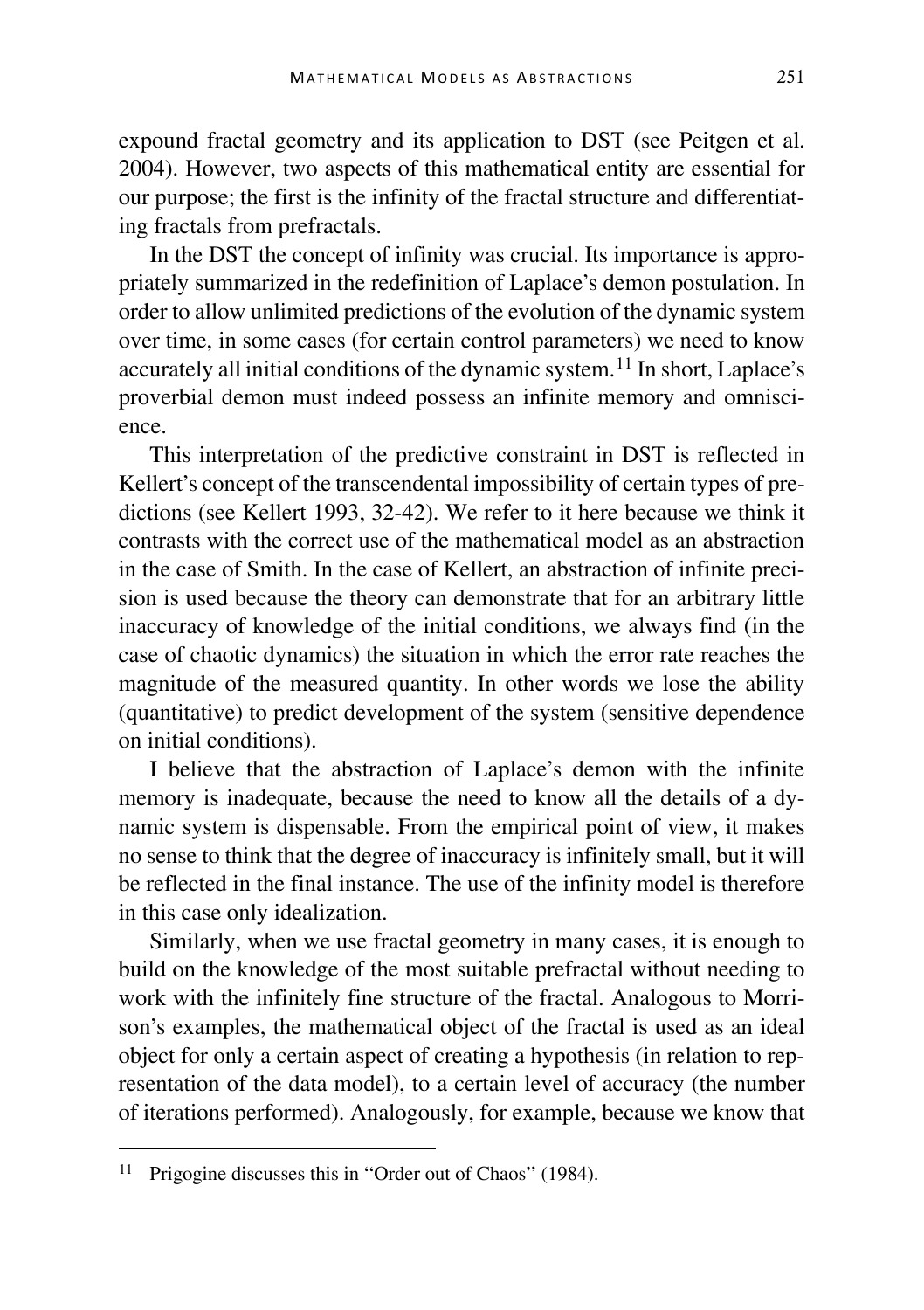the sea border of Norway is not infinitely long, we do not need to revert to the molecular or even atomic level to describe the structure of its coast.

It seems that prefractals are therefore a good example of mathematical models as idealizations, as Morrison discusses. In this case, the mathematical object is not present in the theory or application of the theory as a whole, but only its appropriate scheme. Smith, however, also focuses on mathematical DST models that clearly correspond to how Morrison characterizes mathematical abstraction. Smith expresses the core of the problem in a simple argument:

To summarize: we initially noted that

(F) The chaotic behaviour in models like Lorenz's depends on trajectories getting pulled ever closer to a strange attractor with a fractal geometry.

It has now been argued that

(G) The evolving physical processes that chaotic dynamic models like Lorenz's are characteristically intended to represent cannot themselves exhibit true infinite intricacy.

(F) and (G) together imply the conclusion that, at least in the typical case, the very thing that makes a dynamic model a chaotic one (the unlimited intricacy in the behaviour of possible trajectories) cannot genuinely correspond to something in the time evolutions of the modelled physical processes – since they cannot exhibit sufficiently intricate patterns at the coarse-grained macroscopic level. (Smith 1998, 41)

Still, according to Smith, we find cases (see Smith 1998, 41-45) where the mathematical entities of the fractal are generally used with the infinite depth of this structure, despite the empirical inadequacy mentioned above. Smith notes:

We can live with this, treating it just another case of the way idealizing theories depart from strict truth, if we can find some compensating virtue – roughly, some story about simplicity to trade off against the empirical mismatch. (Smith 1998, 45)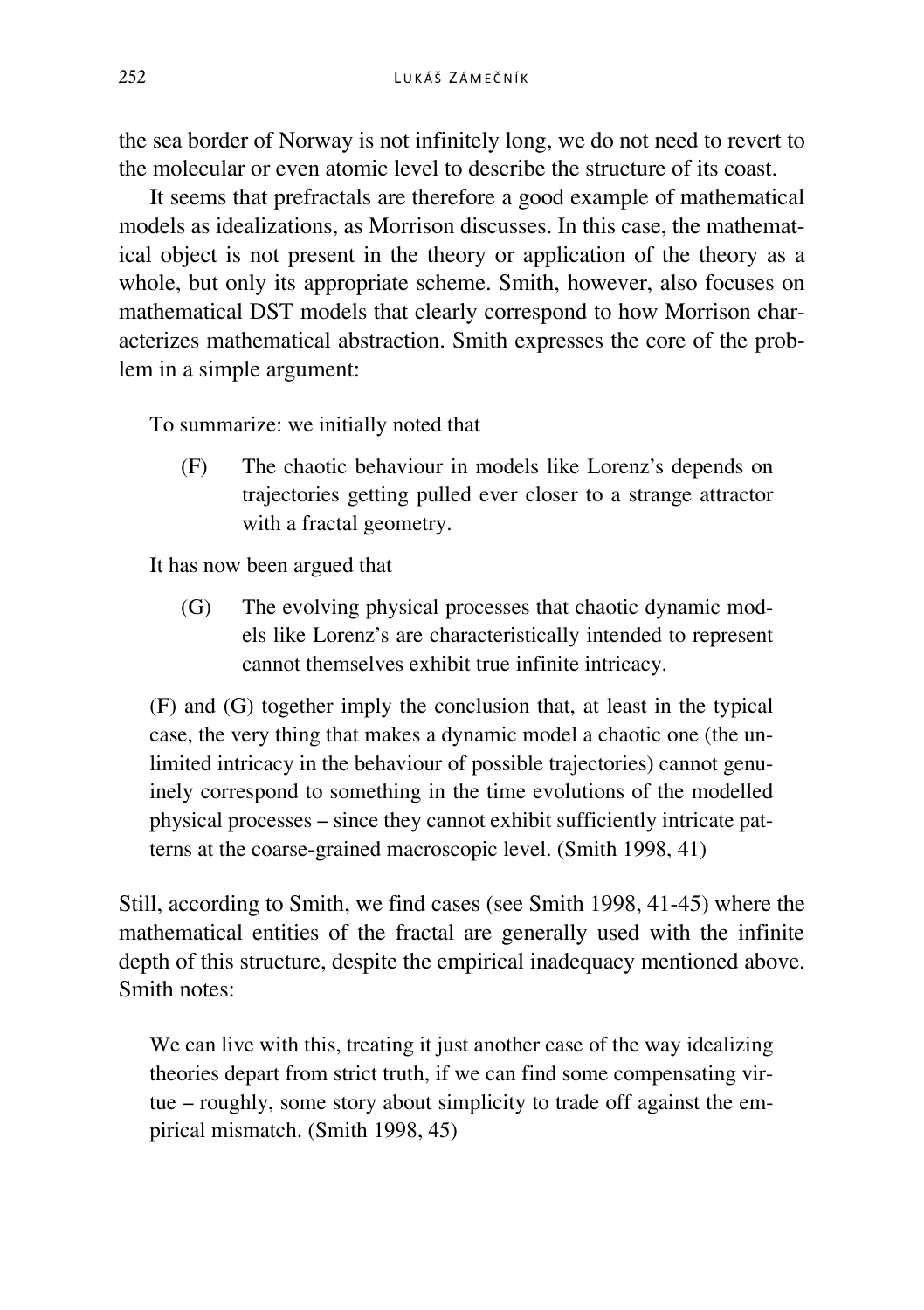And this simplicity Smith discerns:

(…) if we stare at the infinite detail of e.g. the Lorenz attractor, we naturally think of it as an astonishingly complex object and then wonder how such a mathematical monster can legitimately get put to empirical work  $(...)$ . But switch perspectives again, and think of the attractor as what is left fixed in place by a dynamics which stretches and folds phase space trajectories, and we now can see how the needed simplicity might get into the picture. For we could have a dynamic model which specifies relatively simple stretching-and-folding operations, yet (…) even very elementary stretches and folds can have infinitely intricate fractal invariants. (Smith 1998, 46)

My previous depiction of Smith's "new form of idealization" (see Zámečník 2012a, 699-703) now appears to correspond to the concept of abstraction used by Morrison. Similar to her examples, which work with models containing the mathematical infinity entity, we also need an infinite structure of the fractal. It is unavoidable that an explanation of the dynamics of the system is actually present in the form of an infinite intricacy of fractal invariant. The explanatory force of the theory depends on the fact that we work with the mathematical model as abstraction.

#### *3.2. Infinite sets in formal grammar*

Mathematical models like abstraction are also found outside the sphere of natural sciences. In linguistics, for example, they manifest themselves in the Chomsky hierarchy of formal grammars, which describes the path to transformational grammar. Even in this case, like Morrison's, we encounter a mathematical infinity, this time in the context of set theory. Again, it is not possible to fully capture the whole theory of the Chomsky hierarchy (see e.g. Partee et al. 1993, 559-561), but only to select the central aspects that will show the role of mathematical models as abstractions.

The fundamentals of Chomsky's transformation grammar are based on automata theory (see Partee et al. 1993, 431-435), when strings generated by individual types of grammars can be identified with strings accepted by individual types of state automata – for example, finite state automata correspond to regular grammars, pushdown automata correspond to context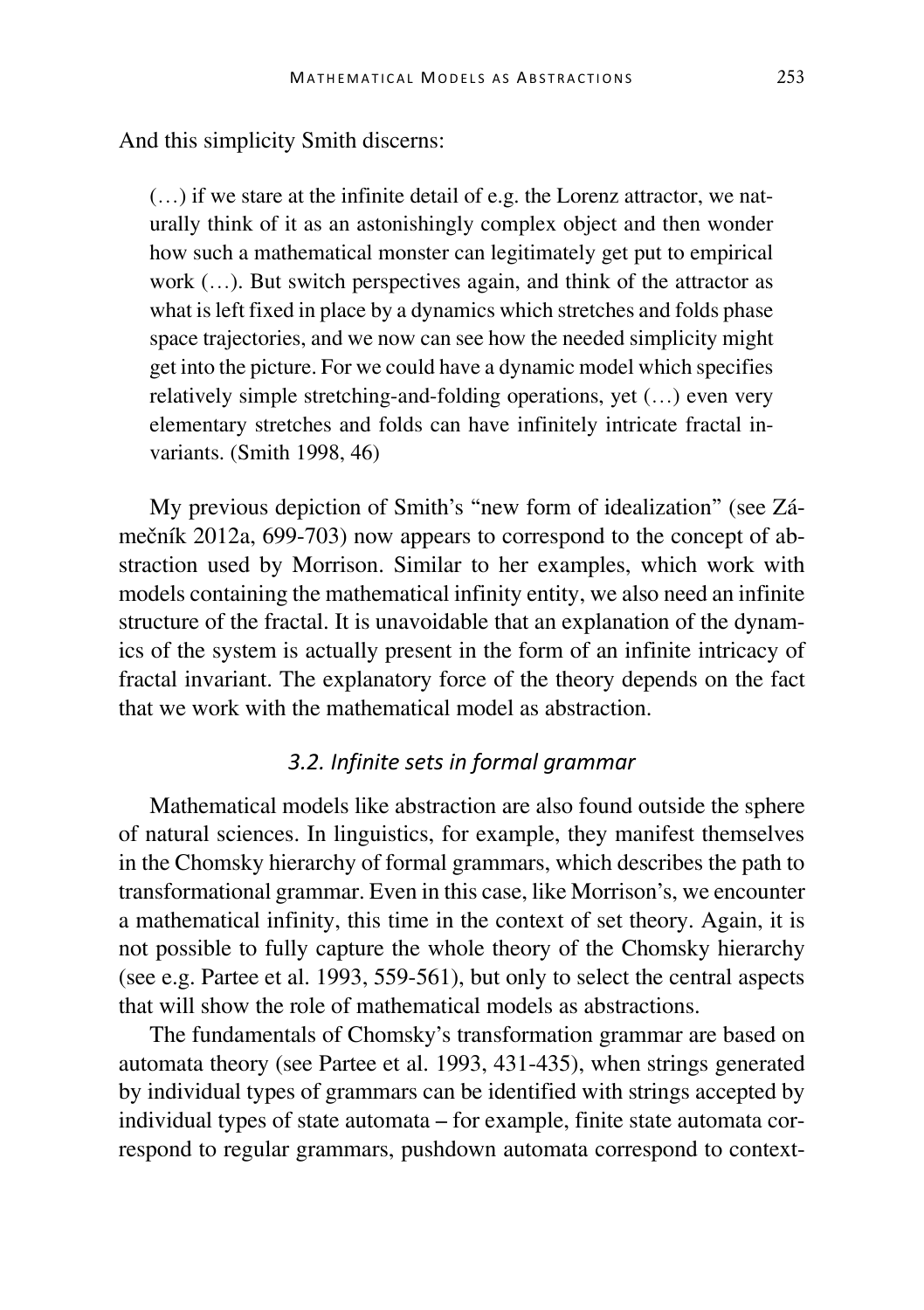free grammars and Turing machines correspond to recursive enumerable grammars.

The role of mathematical models as abstractions appears in formal grammars in the very foundations of automata theory, where a crucial role is played by the fact that a power set made up of an infinite set of natural numbers is uncountable. For automata theory, the central aspect of set theory is the fact that one-to-one pairing cannot be done between an uncountable infinite set of real numbers and a countable infinite set of natural numbers.[12](#page-10-0) This is because it is impossible to arrange the elements of the set of real numbers in a series, according to the given rules. For example, if we take real numbers from zero to one, we cannot find an algorithm that would lead to an endless series in which all the real numbers from this interval would be successively present (see e.g. Papineau 2012, 30-39).

Given formal grammar as a model of any grammatical system, although this model can be approached as idealization in the sense that formal gram-mar must be distinguished from the grammar of natural language, <sup>[13](#page-10-1)</sup> formal grammar appears to be a non-reducible abstraction with respect to the above-mentioned aspects of set theory.

Partee states that, given that the means we take into account in the formal grammars for the characterization of language are countable infinite classes, it follows that there is an uncountable infinite number of languages that do not have grammar (in the above sense).<sup>[14](#page-10-2)</sup> Therefore, there are such sets of strings that they cannot be characterized by finite means (see Partee et al. 1993, 433-434). The distinction between individual types of infinities, mathematical models as abstractions, plays a central role in defining the area of formal grammatical descriptions.

<span id="page-10-0"></span> $12$  The relationship between these sets is expressed in such a way that each member from the set of real numbers can uniquely pair with a member of the power set of natural numbers. Possibly stronger claims about the nature of the infinity of natural and real numbers are expressed in the continuum hypothesis.

<span id="page-10-1"></span><sup>&</sup>lt;sup>13</sup> For example, the basic assumption that formal grammar, which is a suitable candidate for the representation of natural language grammar, must be at least slightly context sensitive (see Partee et al. 1993, 501-503).

<span id="page-10-2"></span><sup>14</sup> The argument resides, *in nuce*, on the fact that the language with the dictionary *A* can be defined as any subset of *A\** (see Partee et al. 1993, 433). Assuming that *A\** is countable infinite, power set  $\mathcal{O}(A^*)$  is uncountable infinite.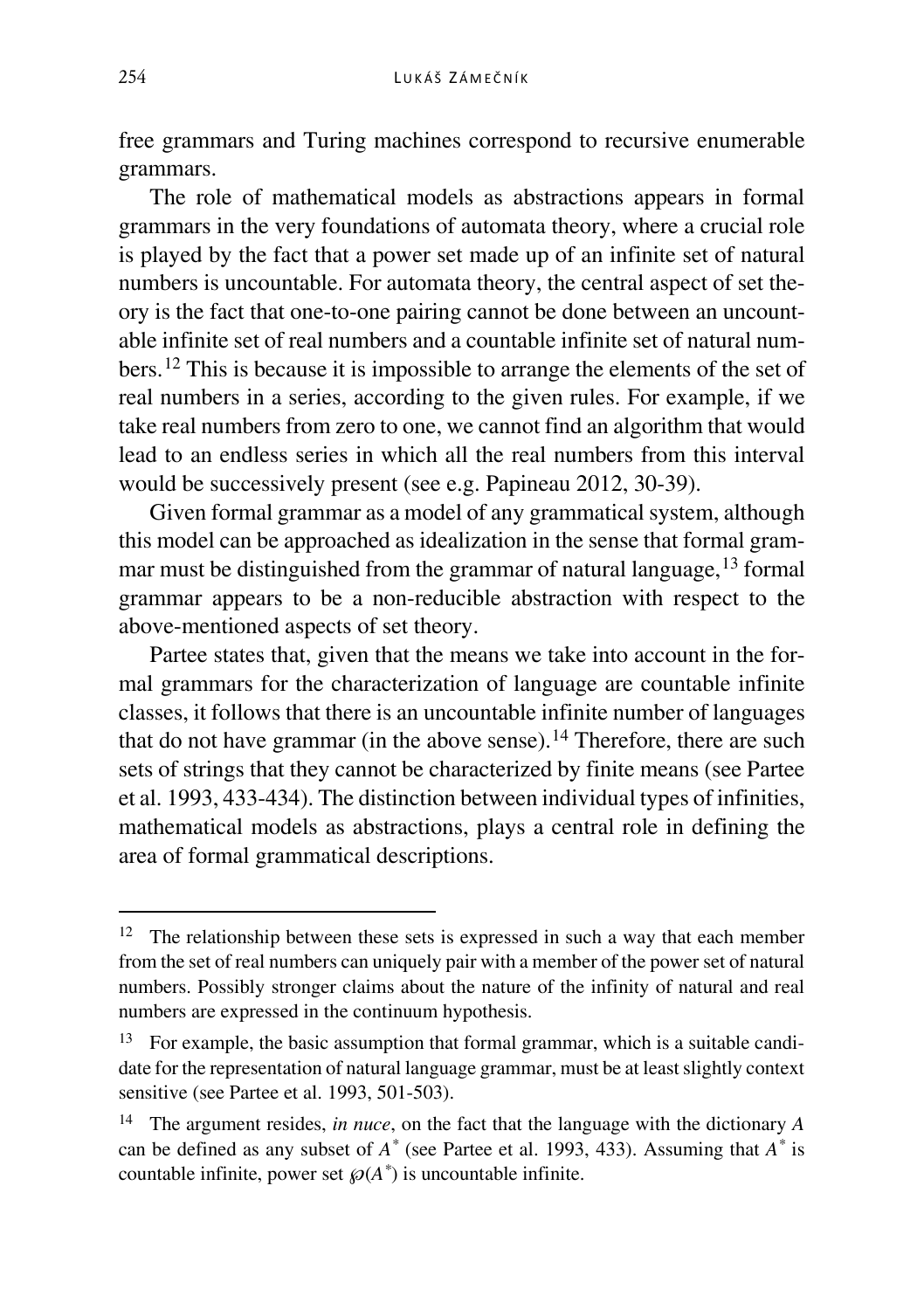Here we may object to whether it is appropriate to consider abstractions and idealizations in the field of formal grammars if Morrison's and our examples are tied to the natural sciences, whereas here we are basically moving into a formal discipline that fundamentally draws on the set theory and algebra. We believe that this example is relevant and important because the importance of formal grammars rests, among other things, on their modelling role with respect to the natural language grammars (e.g the disputes about context-freeness and context-sensitivity of natural languages, see Pullum & Gazdar 1982, Schieber 1985).

Partee holds that languages characterized by final means show in their strings a pattern that distinguishes them from other strings in *A\** (see Partee et al. 1993, 434). Although natural language grammars are much more complex than formal (and therefore we may speak about idealization), it is still essential that we approach natural grammars as sets of rules that simply have to be characterized by finite means. Thus, our concept of the natural language grammar (see also Chomsky's transformational grammar) is bound to work with the abstraction of infinity in the distinction of its countable and uncountable variants.  $15$ 

In automata theory in connection with the Chomsky hierarchy, Turing's machine is of central importance, which accepts the strings generated by unrestricted rewriting systems (type 0 grammar), defining recursively enumerable languages. In concretizing the above, it is true that an infinite number of Turing machines can be uniquely coupled with natural numbers, that is, the Turing machines are countable infinite. Of course, it follows, according to this argument above, that there are uncountable infinite numbers of Turing's unacceptable languages (see e.g. Partee 1993, 505-523).

Morrison does not remain bound by physical examples when she claims that biology needs mathematical models like abstraction (see Morrison 2015, 40). In addition we can say that every comprehensive theory of grammar (not only formal) necessarily requires mathematical models like abstractions.

<span id="page-11-0"></span><sup>&</sup>lt;sup>15</sup> We are aware that there is a large group of set theory critics with regard to the concept of infinity (see e.g. Vopěnka 1979). This text is intended, inter alia, to provide an apology of the concept of infinity in mathematics.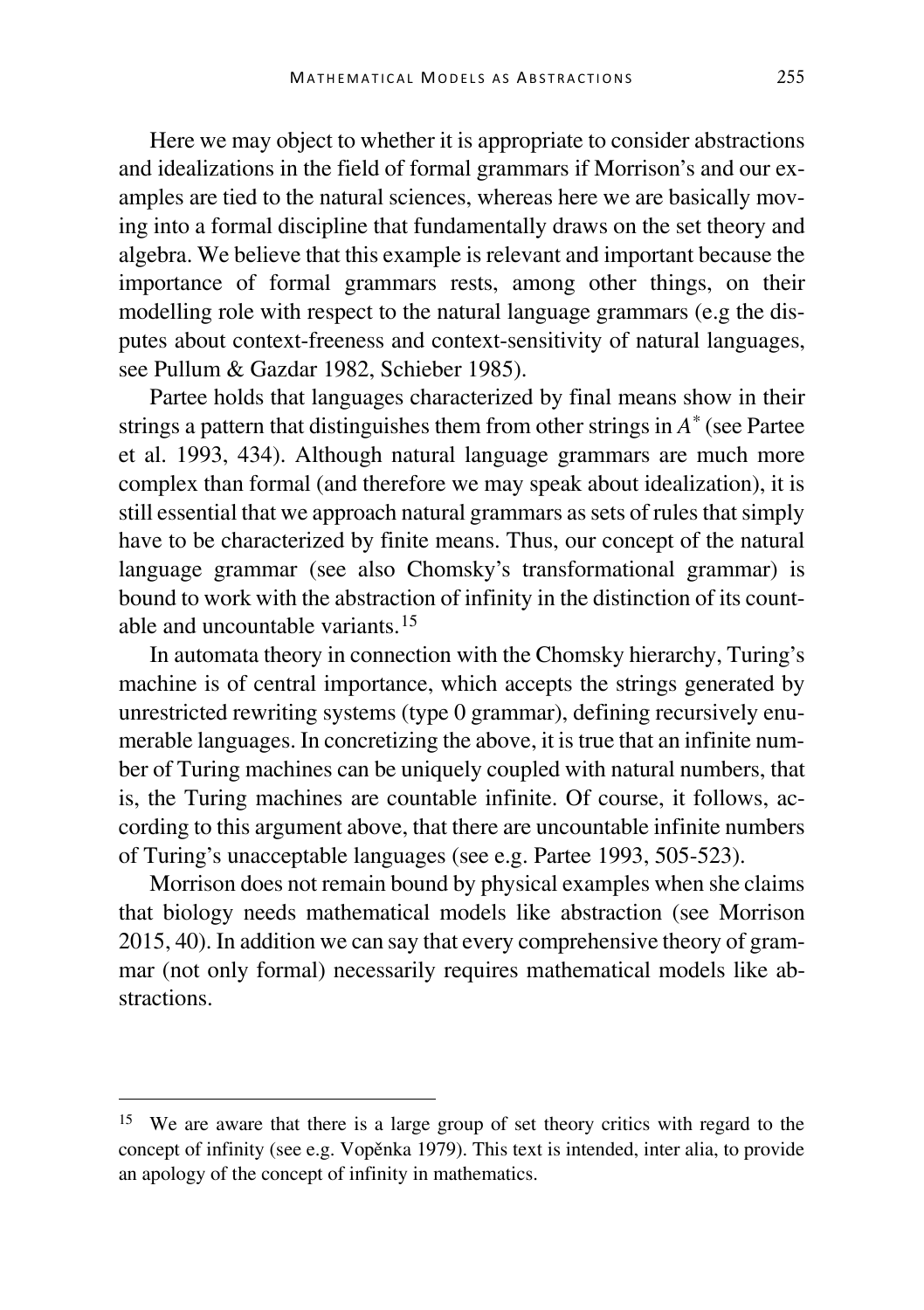# **4. Why we cannot renounce our mathematical abstractions**

In the previous two sections, we adhered to Morrison's position advocating the importance of mathematical models as abstractions, not merely as idealizations. We illuminated from a different perspective the role of DST abstractions and we documented that the use of abstractions is not limited by DST and the concept of universality. If we concede that the role of mathematical models is more complex than the pragmatic philosophy of science suggests, then the crucial question arises as to how to elucidate the relationship between mathematics and science.

Morrison puts this question in the above referenced book: ''The interesting philosophical question is how we should understand the relation between this abstract structure and the concrete physical systems that this structure purportedly represents" (Morrison 2015, 22-23). This question is about the nature of the relationship between mathematics and physics. The question that Morrison poses elsewhere (see Morrison 2015, 55) is whether it is possible to separate mathematics and physics contained in physical theory.

The discussion in philosophy of science cannot be satisfied with merely spraying individual examples which can support a certain concept of the model. On the other hand, the two newly introduced examples of models designed as abstractions discussed above allowed the Morrison's concept to get rid of its excessive exclusivity in relation to a large but limited set of examples (the renormalization group). At the same time, we have facilitated the redirection of the main emphasis in conceiving abstractions from their role of means of representing phenomena to their role of explanatory theories. We believe that in both examples the binding of mathematical models as abstractions with theoretical principles is obvious (for more see below).

The position to be defended can be illustrated by the argumentation sketch as follows:

- 1. The inherent role of scientific models is to convey an explanation.
- 2. Explanation cannot be bound to purely mathematical entities, i.e. a mathematical fact cannot exclusively explain a natural fact.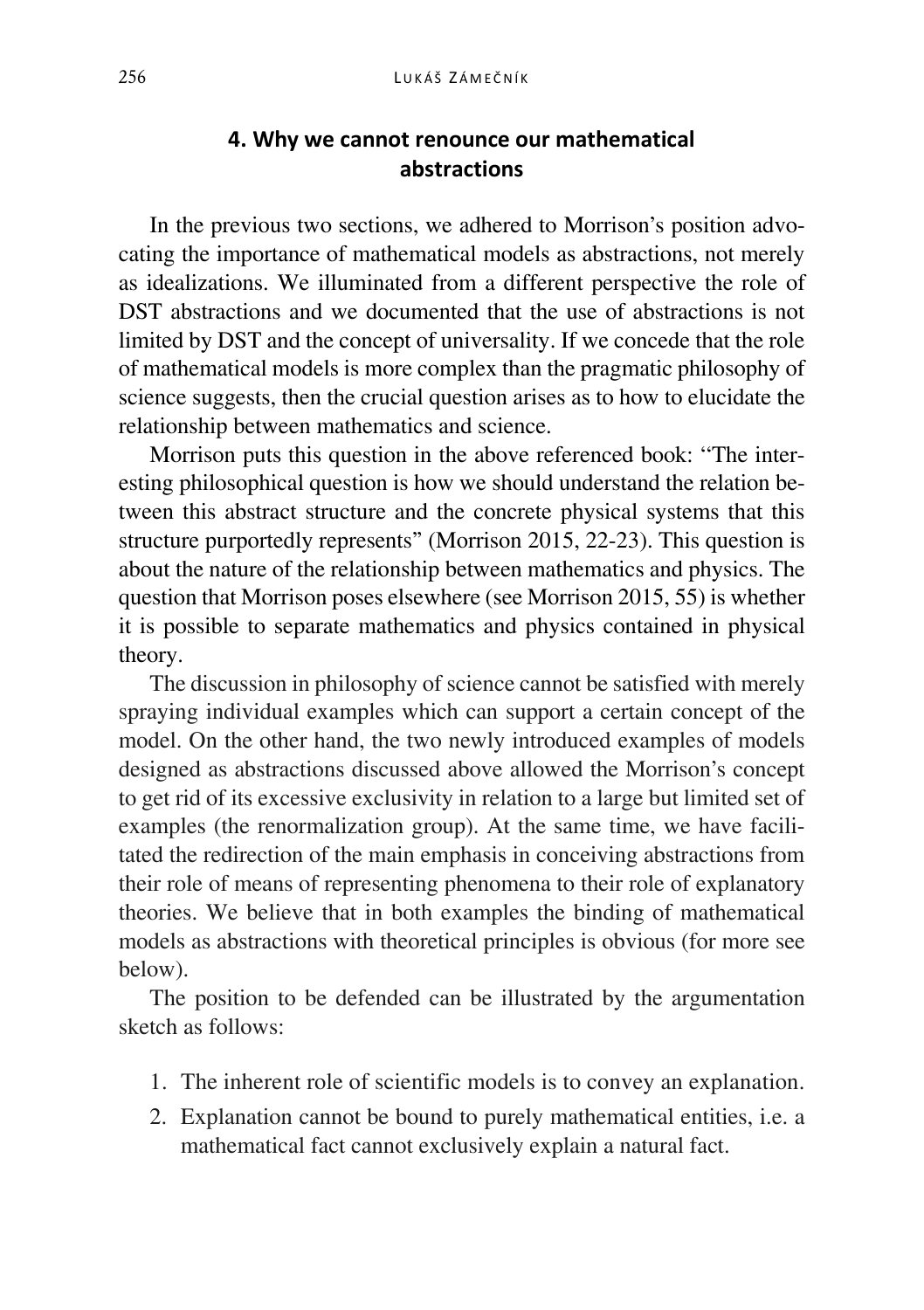- 3. Morrison does not present any concept of abstraction as a mathematical model that allows explanation, which does not contradict point two.
- 4. A common characteristic of the examples given in the third section is that they contain explanatory model (mathematical abstractions), because of relations of these models to theoretical principles.
- 5. The unrealistic nature of the model (with respect to point 4) does not prevent the model from participating in the explanation.
- 6. The concept according to which we define the preceding points is referred to as mathematical conventionalism.

We believe that point one of our argumentation frame does not require a special commentary. It is hard to imagine a science built purely on the base of models as appropriate representations of the system under study, without any possibility of defining their explanatory role. This task is based on the possibility of delimitation of the theoretical principles which the models are based on.[16](#page-13-0)

Also, the second point does not need an extensive commentary to be supported, because we probably find only a few authors who would argue with it. Morrison deals with an analysis of several counter-examples, defined by Baker (see Morrison 2015, 50-57), and refuses the Baker's position. We agree with her rejection because we can say in terms of conditional reductionism that all explanations in natural science should ultimately be physical, but when accepting the mathematical explanation of the physical, we might accept the reduction of physics to mathematics.

At point two of our argumentation, it is particularly interesting why Morrison paid such attention. Morrison clearly stands away from a number of concepts of models (primarily she criticizes the concept inspired by Nancy Cartwright), one of the most important being fictionalism (see Morrison 2015, 85-118). We believe that she fails in clear declaration that her approach to mathematical models as abstractions cannot be interpreted just

<span id="page-13-0"></span><sup>&</sup>lt;sup>16</sup> I thank to Ladislav Kvasz who once said in a discussion that the concept of models as representations of different systems without the knowledge of any unifying theory recalls the conception of ancient Egyptian science in which no theories existed, but only groups of applicable models/representations.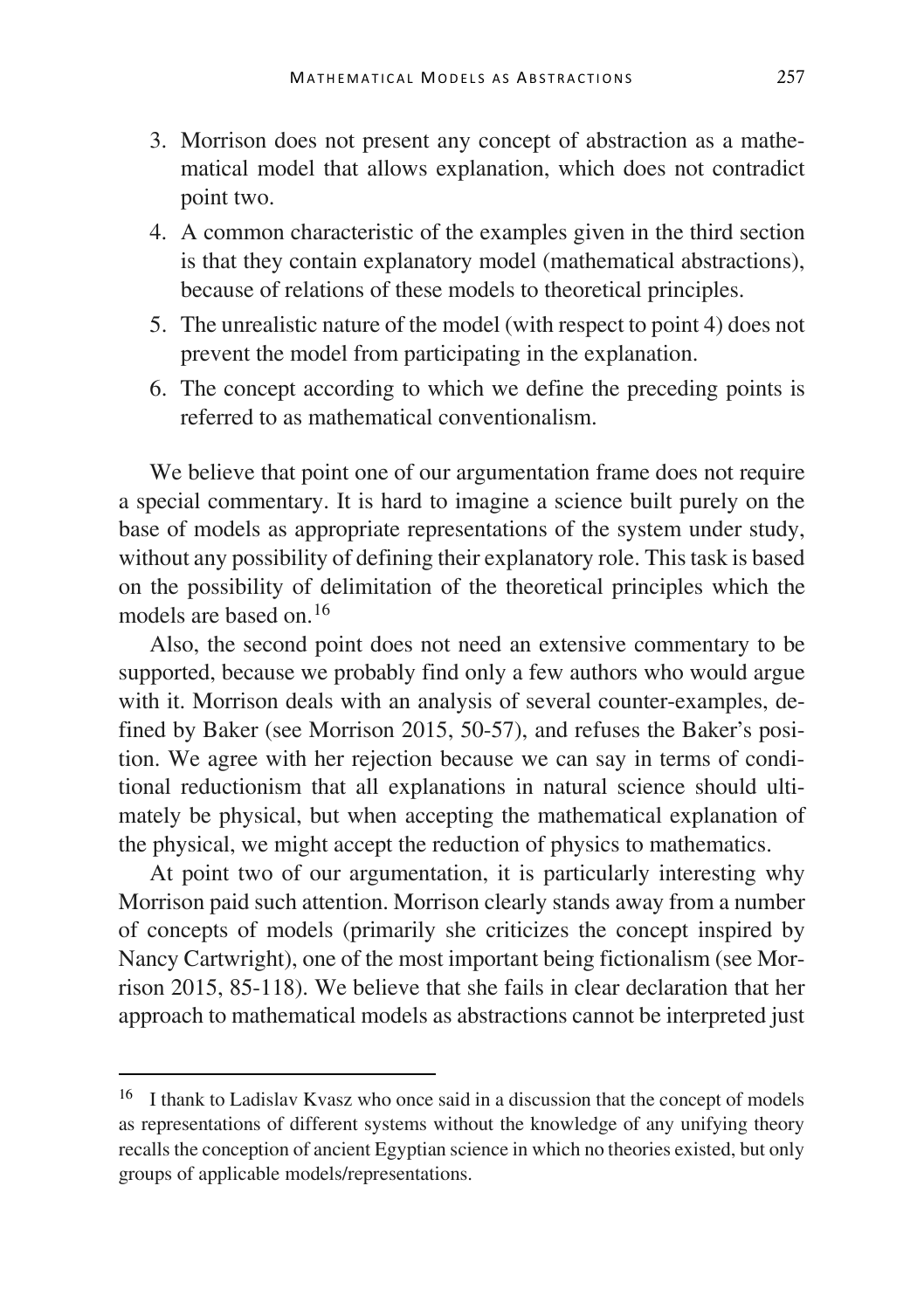as a denial of point two. This problem is mainly related to the fact that it is not clear from the Morrison's argument what the physical information content (physical information) carried by the mathematical structure is.

We believe that what Morrison introduces when interpreting abstractions in the context of renormalization theories, i.e. in DST (used in other places as evidence of a specific method of unification in physics, see Morrison 2013), recounts more a sum of formal properties of a mathematical system that can be used to represent a real system. We, thus, believe the concept of Morrison's mathematical models as abstractions is similar to formalism.

In other words, it reminds us of a situation where we would argue that for example differential calculus carries information about the physical system and thus explains a class of dynamic phenomena. This example is pertinent because we also know that the assumption of differential calculus is unrealistic (at least in the context of a discrete structure dictated by quantum physics and a standard model of particles and interactions). But the differential calculus is not almighty, of course, the core of the explanation is ensured, being limiting to classical dynamics, by the Newton's laws of motion.

We claim that Morrison, as pointed out in point three of the argumentation sketch, does not have the tools to actually make models like abstractions able to participate in the explanation without the mathematical structure itself being responsible for the explanation.

The central point of our conception (in point four) is the assertion that what makes models as abstractions explanatory is their association with theoretical principles. Although we do not consider this statement to be controversial (like the one in point one and two), we believe that too little consideration is being given to it in today's professional discussions. Morrison's attempt to use the concept of physical information borne by mathematical abstraction is inadequate because the theoretical principle is an abstract entity that is empirically adequate construction created by a cognitive agent with regard to the unification of phenomena and the comprehensibility of the world. The world is here in agreement with Davidson and Searle (see Searle 2012, 199-200), a regulatory idea that is a condition of the intelligibility of our beliefs.

Smith's definition of the role of fractal geometry in the dynamic systems theory is a piece of evidence of how a mathematical model as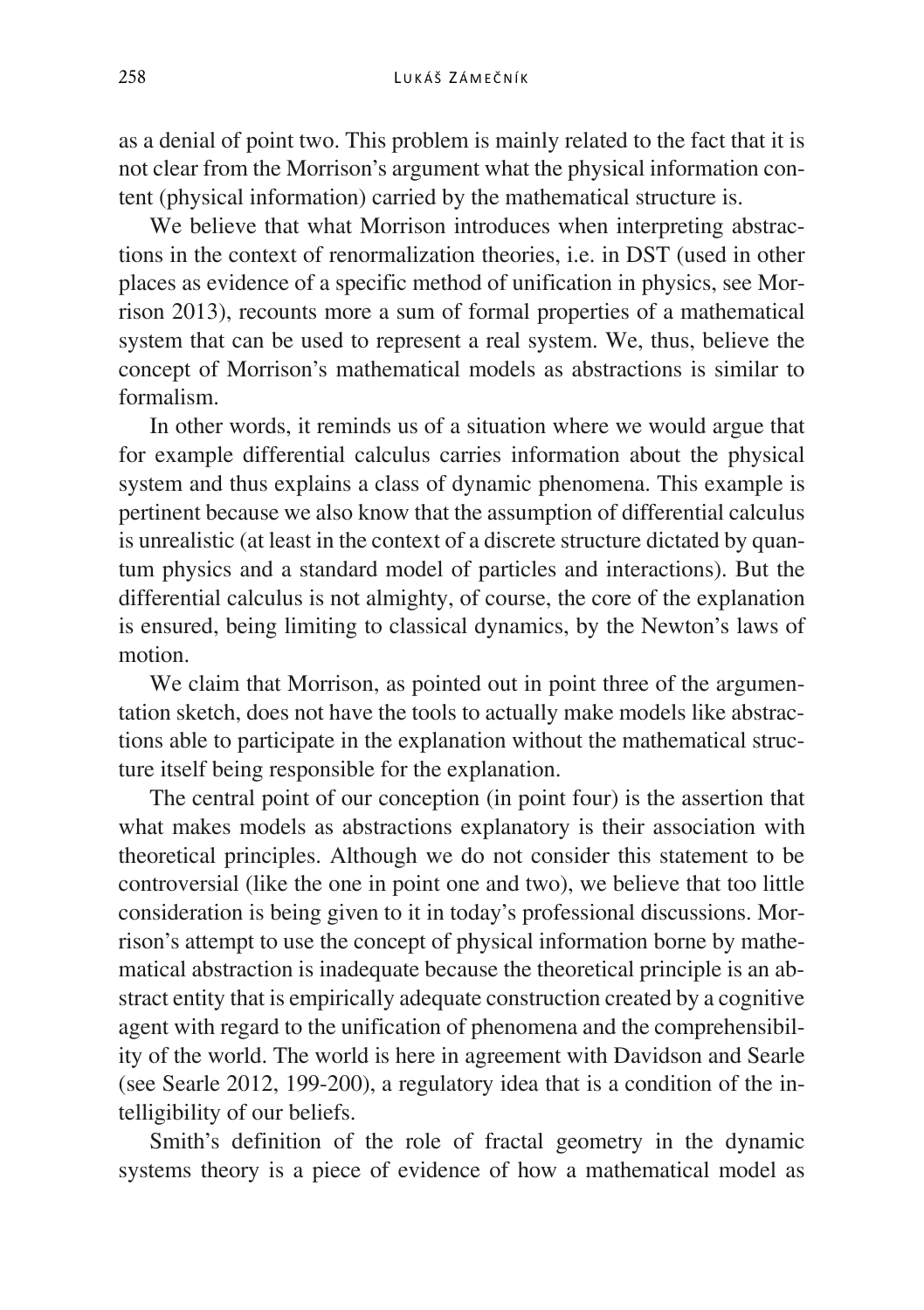abstraction should be conceived in its relation to a theoretical principle. The definition of the attractor of a dynamic system assumes that we have a theoretical principle – in our case it is an abstract entity expressing the strech-fold process of transformation of the phase space. For a special set of dynamic systems, strange attractors can be shown to be empirically adequate models of real systems whose dynamics is in a chaotic mode. And for these cases, it is inevitable to connect the fractal geometry with its infinite structure with an attractor. A mere prefractal would not be an adequate model because it would not express all the essential features of the theoretical principle.

As we have already expressed above in relation to mathematical models as abstractions used in formal linguistics, the basic theoretical principle governing all formal approaches modelling the natural language is the requirement that sets of rules expressing the natural language grammar must be expressed by finite means. This means that when modelling a natural language, we must have a model as an abstraction that distinguishes countable and uncountable infinities.

Beyond the above (in the third section) mentioned, it can be reminded that, as part of generative linguistics built by Chomsky on the basis of the formal grammar hierarchy, we encounter the mathematical model as an abstraction. This model is an embedding operation, which is connected with the basic principle of transformational grammar – with the principle of recursion. The recursive procedure allows you to generate unlimited long strings (sentences) by applying the final set of rules. There is also the need to implement discrete infinity of recursive prescriptions in the model as an abstraction. Also, here the model would not be involved in the explanation if it stated that the number of recursive operations was finite.

In connection with the fifth point of the argumentation sketch, there is the clarification of how the theoretical principle can serve to explain when it has unrealistic properties. We believe that this fifth point is problematic and unacceptable for advocates of most forms of scientific realism. However, since we have already entered constructive empiricism, it is not our intention to refute or otherwise justify the non-adequacy of scientific realism.[17](#page-15-0) Because of our rationale that the explanatory force depends on

<span id="page-15-0"></span><sup>&</sup>lt;sup>17</sup> As the only consistent form of realism, we admit Searle's external realism, which we interpret transcendentally (see Zámečník 2012b, 25-30).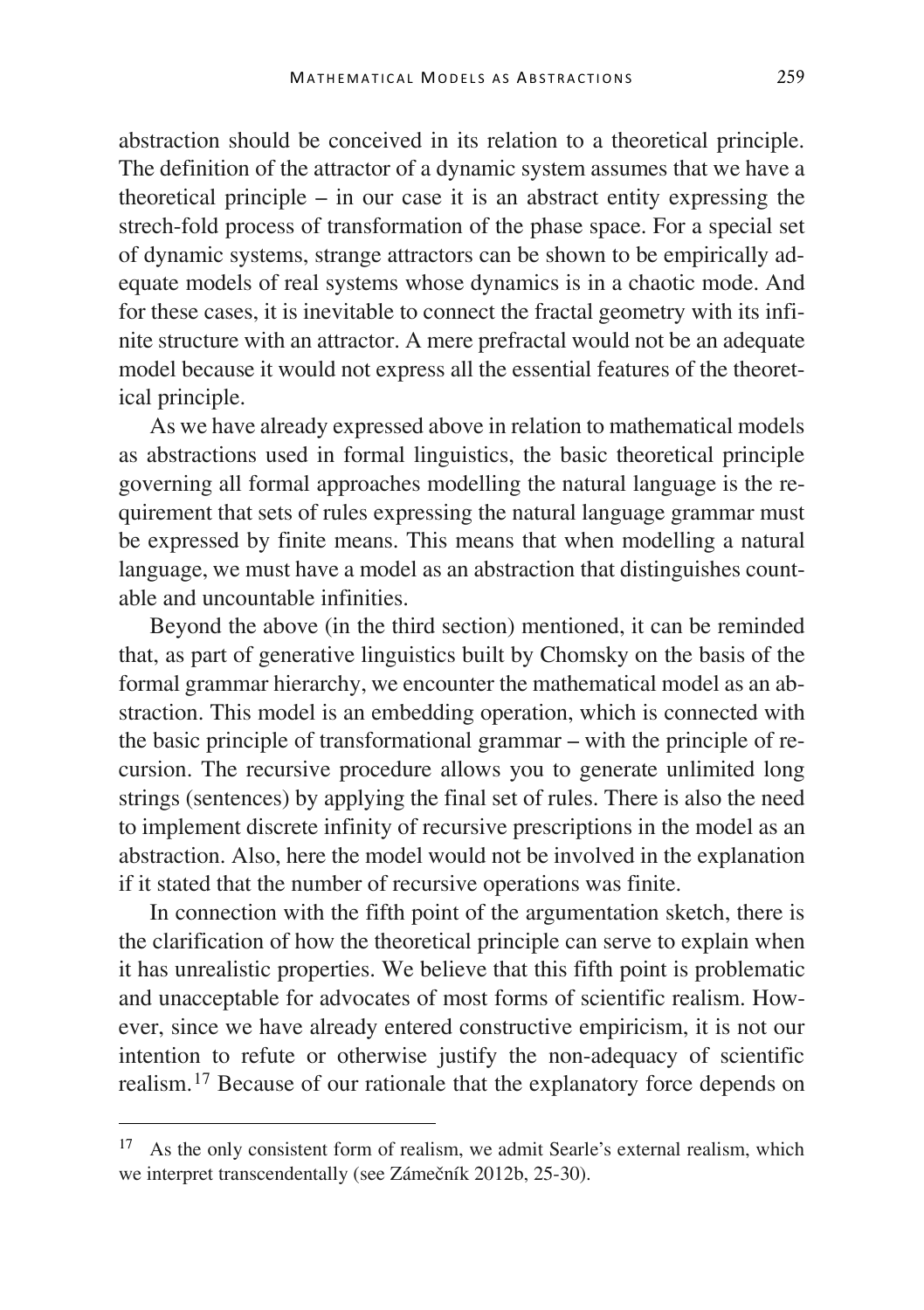the relationship between the model and the theoretical principle, we do not have to thematize the issue of realism at all.

The concept of mathematical conventionalism that we stand for in the sixth point of the argumentation is compatible with constructive empiricism (following van Fraassen 2002) and conditional reductionism (following Kim 2005), which we have previously made a part of our argumentation. Constructive empiricism conceives theories (theoretical principles and models) as empirically adequate constructions whose relationship with the world can never be based on isomorphy or, more generally, similarity. Also, as for van Fraassen, we believe that the world is above all a regulatory idea, and that empirical adequacy is defined by empiricism as a stance that prevents some theoretical constructs from being conceptualized as structures (or objects) of reality, hence protect us against metaphysics (see van Fraassen 2002, 36-38).

Conditional reductionism is not necessary to define our conception of mathematical models as abstractions. It states that all explanations should be principally reducible to physical explanation. It is based on the view of physicalism that we can find in Jaegwon Kim, and whose platform is on the concept of functional reduction (assuming physical realization of function) (see Kim 2005, 161-170).

If constructive empiricism refers to the origin and nature of theories (theoretical principles and models), conditional reductionism refers to the principle form of explanation using these theories. We build mathematical conventionalism as a view that expresses the structure and the characteristics of theoretical principles. Mathematical abstractions are the means by which a limited cognitive agent imprints the structure into theoretical principles. Mathematical abstractions (of course, we have taken infinity only, in countable and uncountable forms) are the constructional rules of theoretical principles and hence models. We believe that the origin of mathematical conventionalism can be traced back through van Fraassen (1989) to Cassirer (1923) (and probably to Poincaré).

In science the role of mathematics in modelling is therefore genuinely structural, and we concur with Morrison that this involves both the use of idealizations and abstractions. Pace Morrison, however, we do not believe that the finding of universality (see Morrison 2015, 80-81) implies that the mathematical structure is strictly understood in its explanatory/understanding role independent of chosen theories (working across ontologies).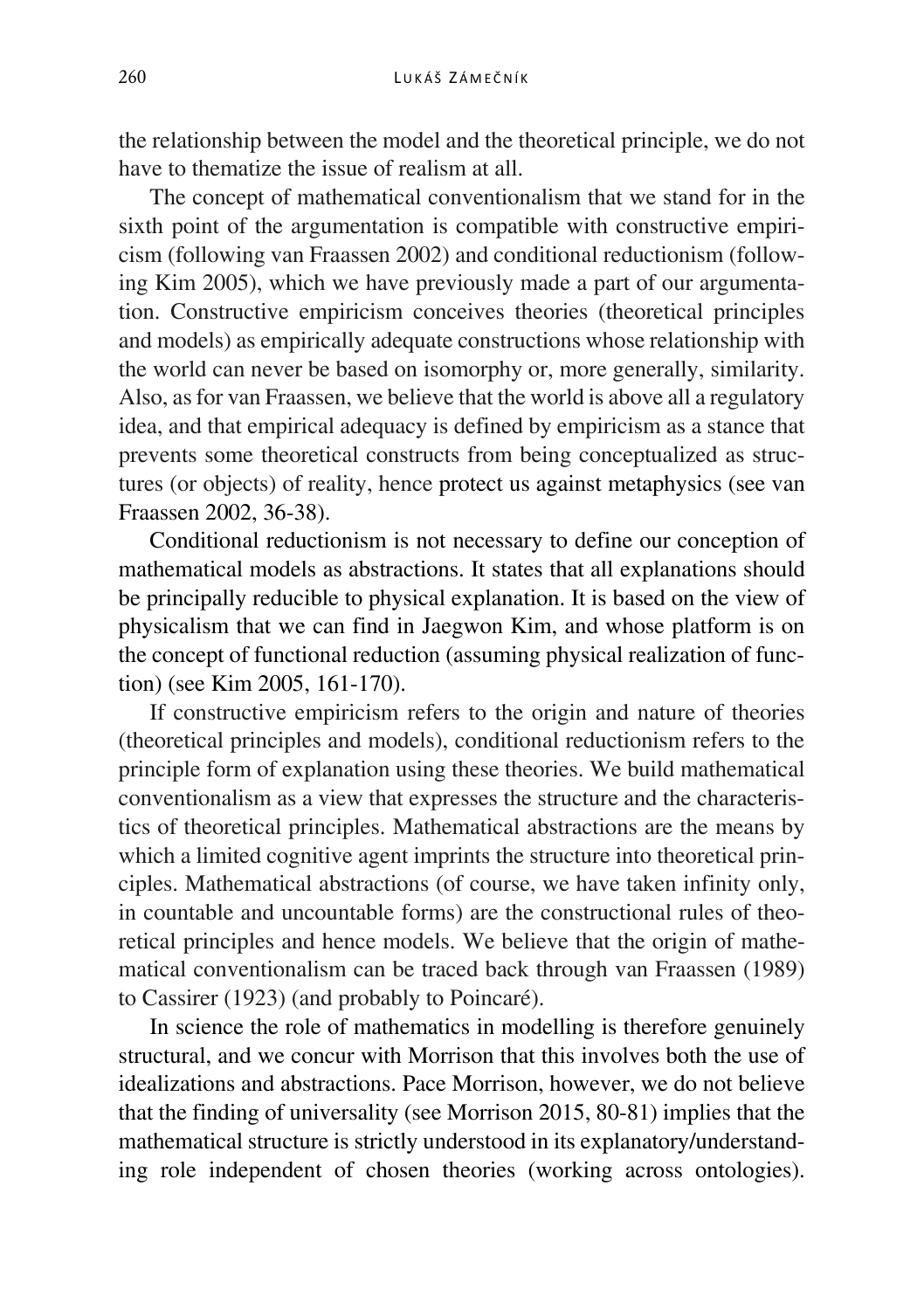Morrison's examples chosen from DST obscure the possibility that this mathematical model as an abstraction (e.g. here RG) will be replaced by another, at a given moment, for a given empirical evidence, more appropriate.[18](#page-17-0)

Mathematical conventionalism is a position that can be wedged between fictionalism (and formalism) and the transcendent conception of mathematical abstractions in relation to the world. It does not determine a scientific model to the role of useful fiction (or formal description tools) on one hand and of transcendent mathematical entity on the other. Mathematical conventionalism (along with constructive empiricism and conditional reductionism) simultaneously defines the space for the axiology of science, which stands for three fundamental epistemic values: empirical adequacy, unification of theories and the comprehensibility of the world (point-of-view invariance).

### **5. Conclusion**

Here we have striven to demonstrate several examples of DST and to exemplify formal linguistics to support the concept of mathematical models as abstractions as conceived by Margaret Morrison. We have seen that the use of abstractions is not limited to DST. The lack of mathematical models as idealizations, which the utilitarianists favour, does not imply that the central role of mathematical abstraction is a proof of the validity of mathematical Platonism. Abstractions are the necessary equipment of our creation of theories because of the transcendental limits of our reasoning.

Pragmatic orientation in the philosophy of science has seduced us to forget the indispensability of models as abstractions for the creation of scientific theories not only in the fundamental research of theoretical parts of physics, but also in profane and for foreseeable widely applied theories. In conclusion, despite the mainstream, we can say that without mathematical models as abstractions, science would be merely a cataloguing activity. In

<span id="page-17-0"></span><sup>&</sup>lt;sup>18</sup> See, for example, the versions of physical theories that the need of renormalization understand as the absence of a fundamental theory – a theory that simplifies the expression of unification (see Batterman 2013, 141-188, 224-254).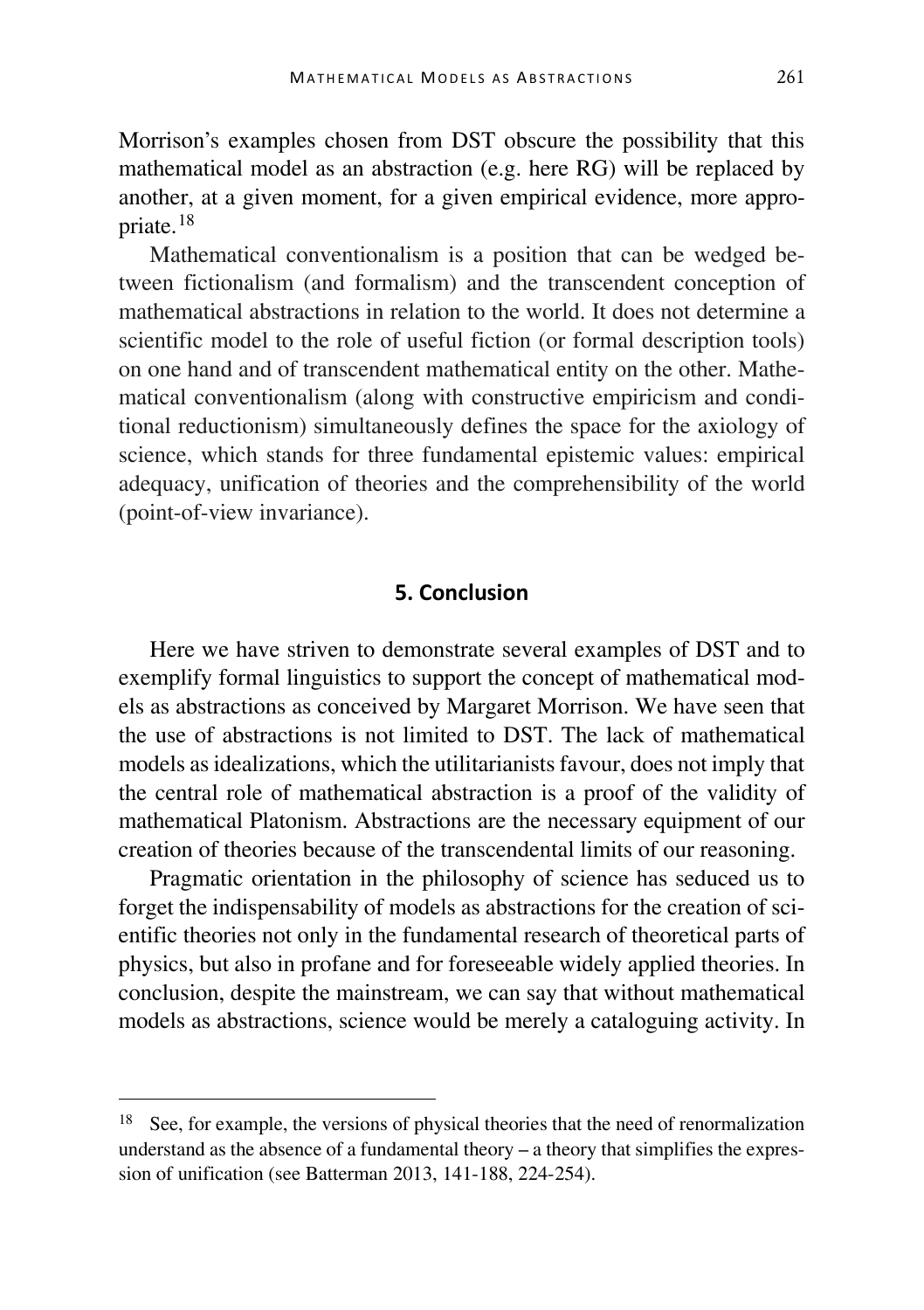nuce: scientific hypotheses have an explanatory power in many cases precisely to the extent that the mathematical model is present as abstraction.

#### Acknowledgements

I express thanks to Colin Garrett for his help in revising the English version of the text, Dan Faltýnek for the idea of the role played by mathematical abstraction in transformational grammar and Martin Zach for introducing me into contemporary debate concerning scientific modelling in philosophy of science. This paper is a part of the project *Quantitative Linguistic Analysis in Selected Areas of Applied Linguistic Research*, No. IGA\_FF\_2018\_011.

#### References

- BAIN, J. (2013): Effective Field Theories. In: Batterman, R. (ed.): *The Oxford Handbook of Philosophy of Physics*. Oxford: Oxford University Press, 224-254.
- BANGU, S. (2013): Symmetry. In: Batterman, R. (ed.): *The Oxford Handbook of Philosophy of Physics.* Oxford: Oxford University Press, 287-317.
- BATTERMAN, R. (ed.) (2013): *The Oxford Handbook of Philosophy of Physics*. Oxford: Oxford University Press.
- CARTWRIGHT, N. (1983): *How the Laws of Physics Lie*. Oxford: Clarendon Press.
- CARTWRIGHT, N. (1999): *The Dappled World: A Study of the Boundaries of Science*. Cambridge: Cambridge University Press.
- CASSIRER, E. (1923): *Substance and Function*. Chicago: The Open Court Publishing Company.
- CHOMSKY, N. (1957): *Syntactic Structures*. The Hague/Paris: Mouton.
- VAN FRAASSEN, B. C. (1989): *Laws and Symmetry*. Oxford: Oxford University Press.
- VAN FRAASSEN, B. C. (1989): *The Empirical Stance*. London: Yale University Press.
- FRENCH, S. (2014): *The Structure of the World*. Oxford: Oxford University Press.
- GELFERT, A. (2016): *How to Do Science with Models: A Philosophical Primer*. Berlin: Springer.
- GIERE, R. N. (1988): *Explaining Science: A Cognitive Approach*. Chicago: The University of Chicago Press.
- GIERE, R. N. (1999): *Science without Laws*. Chicago: The University of Chicago Press.
- GIERE, R. N. (2004): How Models Are Used to Represent Reality. *Philosophy of Science* 71, No. 5, 742-752.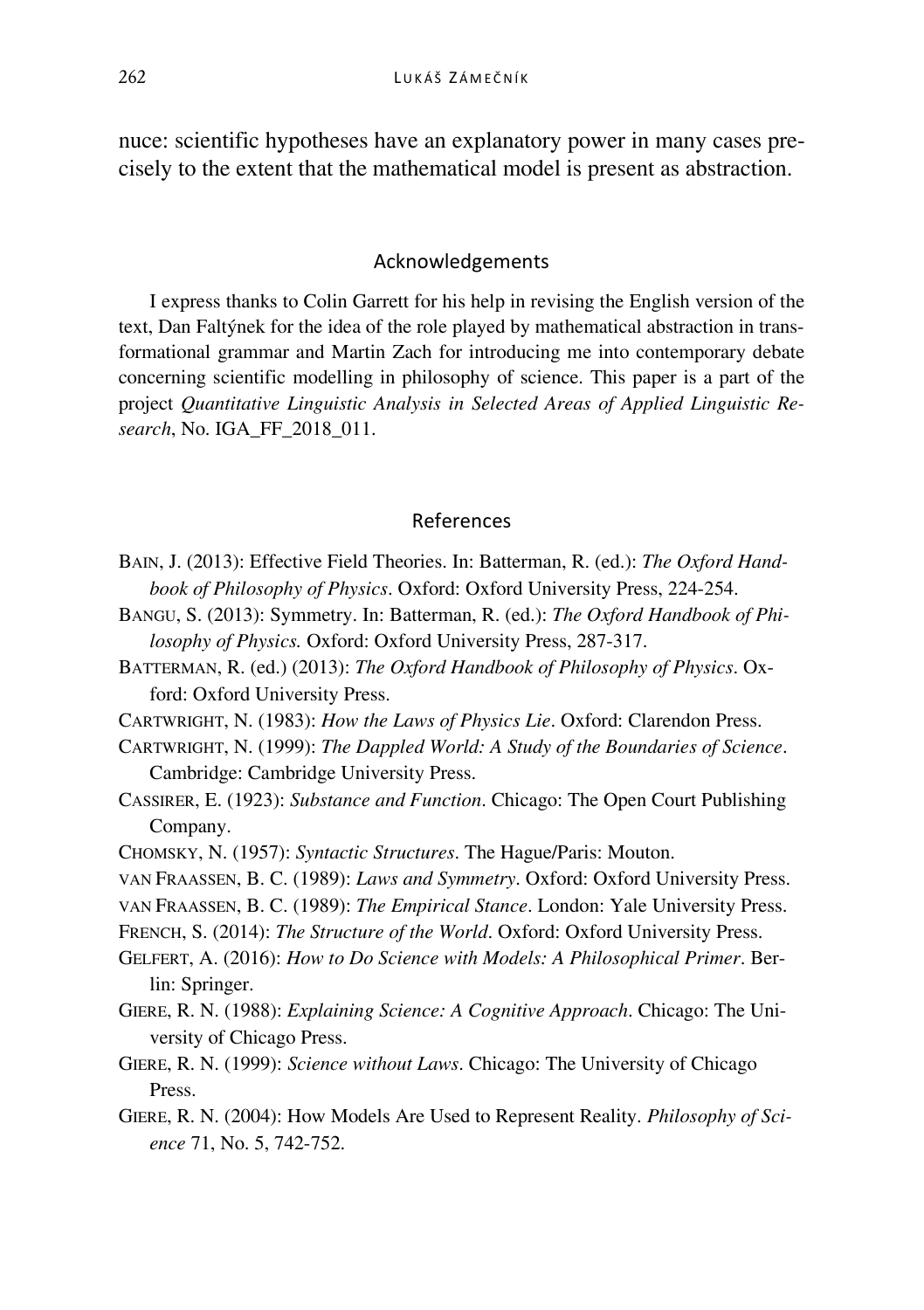- GIERE, R. N. (2006): *Scientific Perspectivism*. Chicago: The University of Chicago Press.
- GODFREY-SMITH, P. (2009): Abstractions, Idealizations, and Evolutionary Biology. In: Barberousse, A., Morange, M. & Predeu, T. (eds.): *Mapping the Future of Biology: Evolving Concepts and Theories.* Boston: Springer, 47-56.
- KADANOFF, L. P. (2013): Theories of Matter: Infinities and Renormalization. In: Batterman, R. (ed.): *The Oxford Handbook of Philosophy of Physics*. Oxford: Oxford University Press, 141-188.
- KELLERT, S. (1993): *In the Wake of Chaos*. Chicago: The University of Chicago Press.
- KIM, J. (2005): *Physicalism or Something near Enough*. Princeton: Princeton University Press.
- KÖHLER, R. (et al.) (2005): *Quantitative Linguistics. An International Handbook*. Berlin: De Gruyter.
- MANDELBROT, B. (1977): *Fractals: Form, Chance and Dimension*. San Francisco: Freeman.
- MORRISON, M. (2013): The Unification in Physics. In: Batterman, R. (ed.): *The Oxford Handbook of Philosophy of Physics*. Oxford: Oxford University Press, 381- 415.
- MORRISON, M. (2015): *Reconstructing Reality: Models, Mathematics, and Simulations.* Oxford: Oxford University Press.
- PAPINEAU, D. (2012): *Philosophical Devices.* Oxford: Oxford University Press.
- PARTEE, B. H. (et al.) (1993): *Mathematical Methods in Linguistics*. Dordrecht: Kluwer Academic Publishers.
- PEITGEN, H.-O. (et al.) (2004): *Chaos and Fractals – New Frontiers of Science*. New York: Springer-Verlag.
- PRIGOGINE, I. & STENGERS, I. (1984): *Order out of Chaos: Man's New Dialogue with Nature*. New York: Bantam Books.
- PULLUM, G. K. & GAZDAR, G. (1982): Natural Languages and Context-Free Languages. *Linguistics and Philosophy* 4, No. 4, 471-504.
- SCHIEBER, S. (1985): Evidence against the Context-Freeness of Natural Languages. *Linguistics and Philosophy* 8, No. 3, 333-343.
- SEARLE, J. (2012): Reply to Commentators. *Organon F* 19, supplementary issue No. 2, 199-200.
- SMITH, P. (1998a): Approximate Truth and Dynamical Theories. *The British Journal for the Philosophy of Science* 49, No. 2, 253-277.
- SMITH, P. (1998b): *Explaining Chaos*. Cambridge: Cambridge University Press.
- VOPĚNKA, P. (1979): *Mathematics in the Alternative Set Theory*. Leipzig: Teuber Texte.
- WEISBERG, M. (2013): *Simulation and Similarity: Using Models to Understand the World*. Oxford: Oxford University Press.